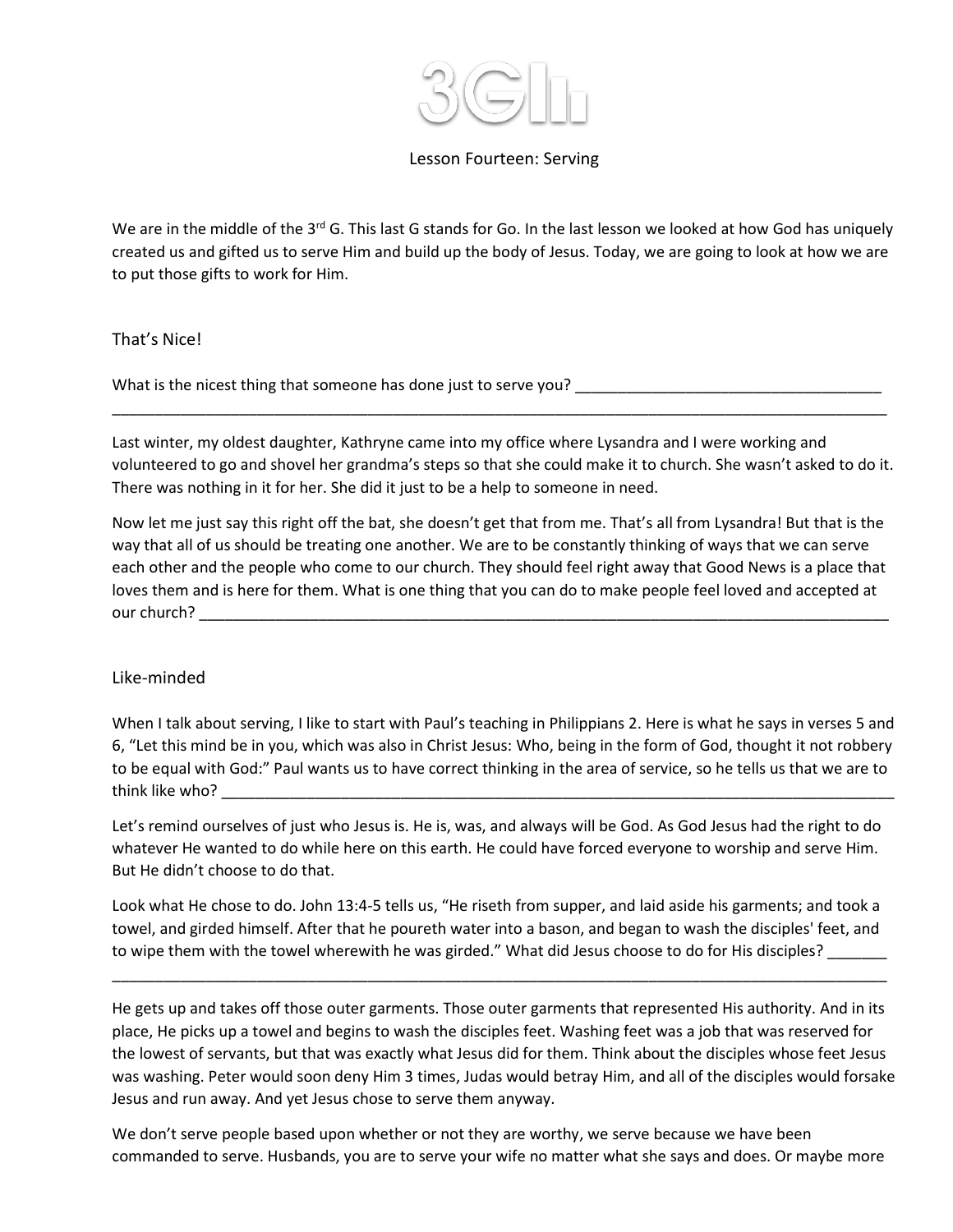accurately what she doesn't do or say. As a husband I am supposed to serve Lysandra. I am supposed to serve my kids as their father. That doesn't mean that our whole family revolves around the kids but we are to humble ourselves to serve others. Teenagers, Jesus didn't say serve your parents if you agree with everything that they say and do. He said serve one another. We want to make all these excuses about why we don't have to serve someone. There is no acceptable excuse, just serve.

## What's Your Reputation?

That is the example that Jesus set. Continuing on in Philippians 2, Paul writes in verses 7 and 8, "But made himself of no reputation, and took upon him the form of a servant, and was made in the likeness of men: And being found in fashion as a man, he humbled himself, and became obedient unto death, even the death of the cross."

It tells us that He made Himself of no reputation. Remember in John 13, Jesus took off His outer garments. What did those outer garments represent? \_\_\_\_\_\_\_\_\_\_\_\_\_\_\_\_\_\_\_\_\_\_\_\_\_ So He set aside His position of authority and took upon Him the form of a servant. That's when He picked up a towel and a basin of water and washed the disciples' feet. He humbled Himself and as His followers we are to humble ourselves. We have too much pride in our hearts. We believe that we are above certain things. Jesus didn't. According to these verses, how far was Jesus willing to go to serve?

Look what Matthew records for us in chapter 20 verses 27 and 28, "And whosoever will be chief among you, let him be your servant: Even as the Son of man came not to be ministered unto, but to minister, and to give his life a ransom for many."

Here these guys are arguing over who is the greatest and Jesus says if you really want to be great then you need to be a servant. Jesus didn't come to be served; He came to serve. And the way that He served was to give His life to redeem mankind. As Paul wrote, "he humbled himself, and became obedient unto death, even the death of the cross."

### Just Like Jesus

I want you to pay attention to these two words that Matthew wrote in chapter 20, "even as…" He is emphasizing that we are supposed to be just like Jesus. And that is exactly what Jesus said in John 13:14-15, "If I then, your Lord and Master, have washed your feet; ye also ought to wash one another's feet. For I have given you an example, that ye should do as I have done to you."

Jesus set the example for each and every one of us. It is the pattern that you and I are to follow. If we do not follow the example that He laid out for us, in essence we are saying that we are greater than Jesus. And Jesus made it clear that we are not greater than He is when He said this in John 13:16, "Verily, verily, I say unto you, The servant is not greater than his lord; neither he that is sent greater than he that sent him."

The servant, that's you and I, is not greater than His Lord. Jesus puts us in our proper place. A lack of serving others means that we have exalted ourselves as Lord of our lives. You are not greater than Jesus and neither am I! But we act like we are when we refuse to serve those who are around us.

Then Jesus closes this conversation with the byproduct of a life of service to others in John 13:17, "If ye know these things, happy are ye if ye do them." There is joy in serving others. You should find joy in serving your spouse. You should find joy in serving your siblings. You should find joy in serving your brothers and sisters in Jesus. You should find joy in serving those who are outside the faith.